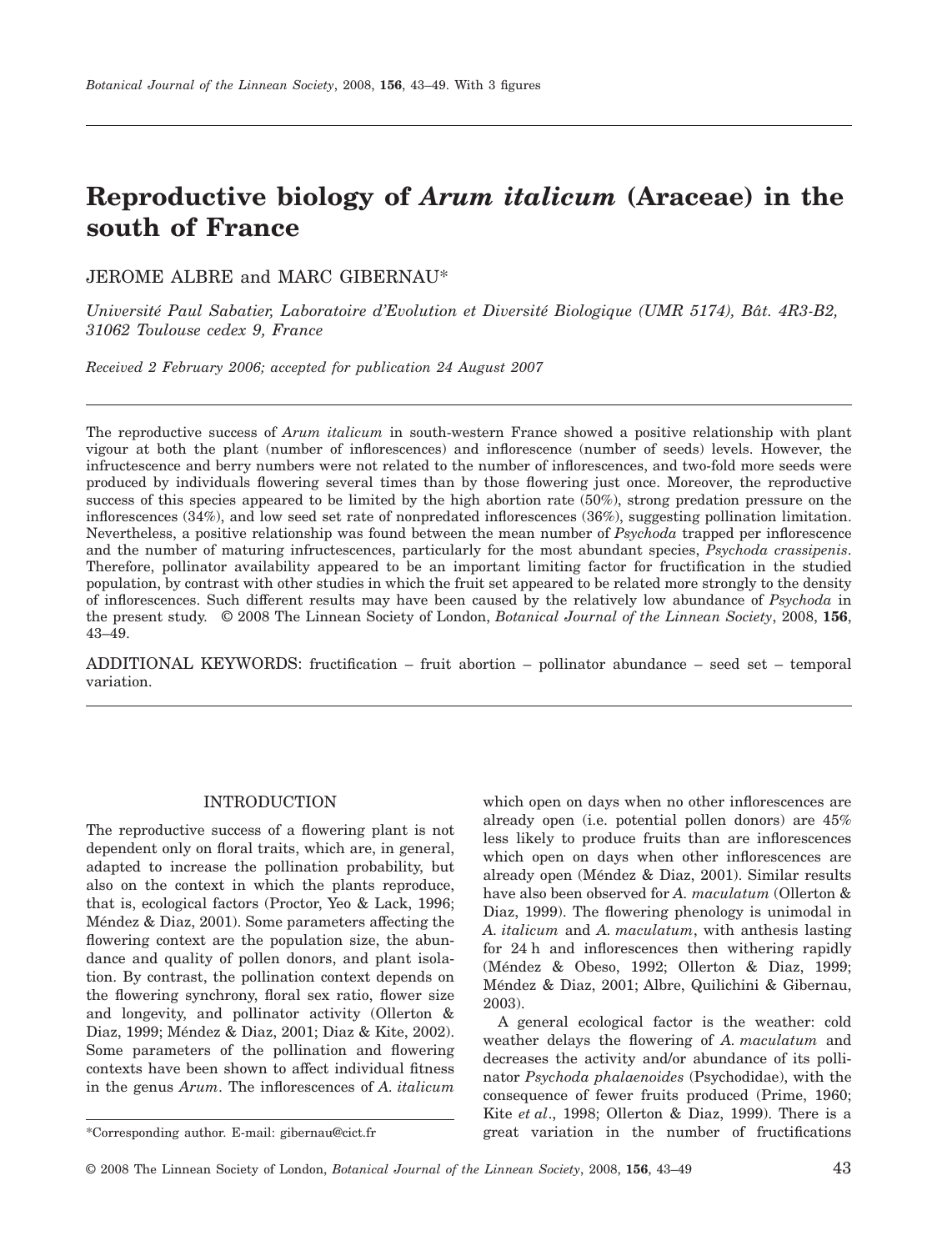| One inflorescence | Two inflorescences | Three inflorescences | Four inflorescences |
|-------------------|--------------------|----------------------|---------------------|
| 15(20%)           | 53 (67%)           | 10(12.7%)            | $1(1.3\%)$          |

**Table 1.** Number of mature plants  $(\%, N = 79)$  that produced a given number of inflorescences

between different years, but the most important factors seem to be the abundance and pollen load of pollinators at the population level, even though, at the individual level, fruiting success does not appear to be related to the number of insects caught, as only one pollen-bearing insect is necessary for full fruit set (Lack & Diaz, 1991; Ollerton & Diaz, 1999). In the same way, *A. italicum* is pollinated by various types of insect (Gibernau, Macquart & Przetak, 2004), but variations in their abundance or activity (in relation to climatic conditions) have little effect on the initiation of fruits on individual plants (Méndez & Diaz, 2001).

Although clonal reproduction occurs regularly in *A. italicum*, the sexual reproduction of this monoecious and protogynous plant is achieved through obligate cross-pollination by dung flies, mainly *Psychoda* (Psychodidae; Albre *et al.* 2003). These flies are attracted by a dung-like odour produced by the appendix, that is, the distal part of the inflorescence (Kite *et al*., 1998). They are then trapped for about 24 h with no reward except for stigmatic fluid, and so participate in both the female and male phases. This pollination system is thus based on deceit attraction by mimicking the oviposition site (Gibernau *et al*., 2004). The aim of this study was to quantify some aspects of the reproductive biology of *A. italicum* in south-western France. Firstly, the dynamics of flowering and fructification (number of inflorescences, development/maturation time, time lag between two successive inflorescences) were studied. Secondly, the fruiting success (predation, abortion, number of seeds) was quantified. Finally, the probability of fructification in relation to intrinsic (number of inflorescences, plant vigour) and environmental (pollinator abundance) factors was studied.

# MATERIAL AND METHODS

During the spring of 2001, 79 mature individuals of *A. italicum* Miller were observed every 2 days in a natural population in south-western France (Toulouse) from late March to the end of fruit development (mid-August). For each plant, the flowering dynamics, from the appearance of the inflorescence to infructescence maturity, were recorded, and events such as predation or abortion were noted. From these data, the time required for the development of each inflorescence was calculated as the time between the

inflorescence emergence from the leaf sheath and its opening. The delay between the flowerings of two consecutive inflorescences of the same plant was also noted. The time for fructification was also calculated as the period between the second day of anthesis and the falling of the red berries. The numbers of leaves, inflorescences, fruits, and seeds per fruit were also counted. Plant vigour was estimated by measuring the height of the longest petiole, and the limb length and width of the leaves (at the level of the petiole). Leaves were approximated as a triangle with respect to their surface. Inflorescences were harvested in April in order to count the number of male and female flowers per inflorescence  $(N = 64)$  and the number of ovules per flower  $(N = 32)$ . Infructescences were harvested in July at maturation in order to count the number of fruits  $(N = 52)$  and seeds  $(N = 36)$ . The relationships between the plant height/leaf surface and inflorescence number, seed number, and time lag between two successive inflorescences were studied using linear regressions (Systat, 1998). The development times (defined as the period from the appearance of the inflorescence from the petiole sheath to its opening) of two successive inflorescences on the same individual were compared by a paired *t*-test (Systat, 1998). The number or frequency of fructifications was analysed according to the number of inflorescences or the flowering week with a Poisson error (count data,  $\chi^2$  statistic; Glim, 1986).

The determination of the most efficient pollinator was attempted between the two main *Psychoda* (Diptera) species, namely *P. crassipenis* and *P. pusilla*, visiting *A. italicum* inflorescences (Albre *et al*., 2003), using their temporal variations from capture surveys within five to ten open inflorescences every 5 days. Linear regressions were performed to determine seasonal pollinator variations, and the relationship, for a given week, between pollinator abundance and successful infructescence number initiated in that given week (Systat, 1998).

### RESULTS

#### **MORPHOLOGY**

Individual plants of *A. italicum* produced an average of 1.96 inflorescences [standard deviation (SD), 0.61;  $N = 79$ , with two inflorescences being most frequent (Table 1). Leaves developed in autumn, and flowering occurred in spring, from early March to late May.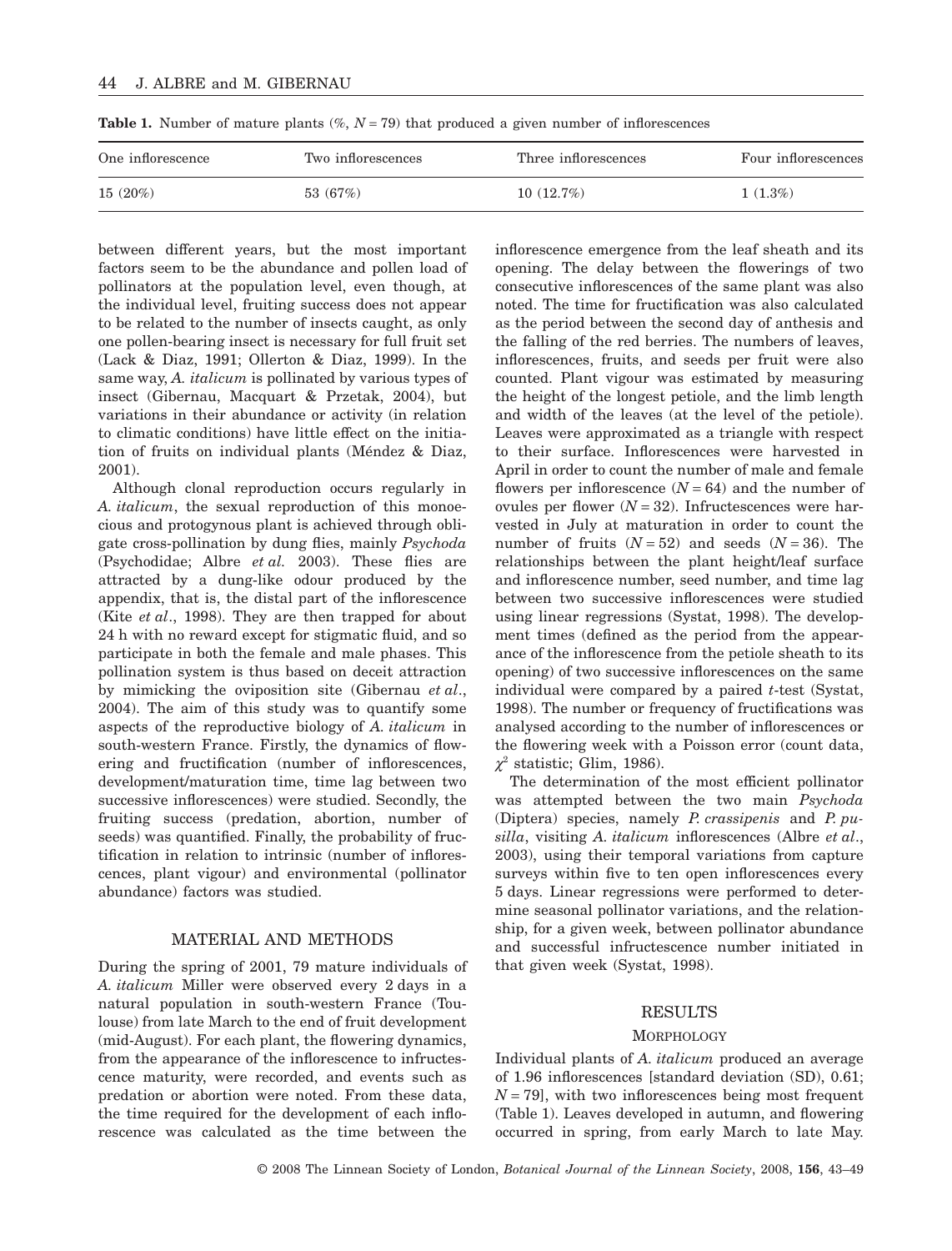|         |                          |            | Altered inflorescences |            |                 |         |  |
|---------|--------------------------|------------|------------------------|------------|-----------------|---------|--|
|         | Unaltered inflorescences |            | Preyed upon            |            | Not preyed upon |         |  |
|         | Matured                  | Aborted    | Appendix               | Spathe     | <b>Broken</b>   | Rotten  |  |
| $N(\%)$ | $25(16.1\%)$             | 77 (49.7%) | $34(22.0\%)$           | $5(3.2\%)$ | 7(4.5%)         | 7(4.5%) |  |

**Table 2.** Inflorescence condition of the studied population  $(N = 155$  inflorescences). All of the altered inflorescences aborted before maturity

**Table 3.** Number and proportion of fructifications, berries (fruits), and seeds developed for plants that flowered once, twice, or thrice (mean  $\pm$  SD)

| Variable measured                                        | One inflorescence<br>$(N = 15)$ | Two inflorescences<br>$(N = 53)$ | Three inflorescences<br>$(N = 12)$ | Test      |
|----------------------------------------------------------|---------------------------------|----------------------------------|------------------------------------|-----------|
| Number of inflorescences matured per plant               | $0.27 \pm 0.45$                 | $0.41 \pm 0.60$                  | $0.72 \pm 0.90$                    | NS.       |
| Proportion of inflorescences matured per<br>plant $(\%)$ | $0.27 \pm 0.45$                 | $0.21 \pm 0.30$                  | $0.24 \pm 0.30$                    | NS.       |
| Total number of fruits per plant                         | $41.7 \pm 12.7$                 | $45.7 \pm 26.8$                  | $50.5 \pm 20.5$                    | NS.       |
| Proportion of fruits per plant $(\%)$                    | $0.56 \pm 0.17$                 | $0.62 \pm 0.26$                  | $0.62 \pm 0.23$                    | <b>NS</b> |
| Total number of seeds per plant                          | $59.3 \pm 16.6$                 | $92.4 \pm 69.3$                  | $89.8 \pm 43.2$                    | $\ast$    |

These variables show no significant difference (NS) according to the number of inflorescences, except for the total number of seeds per plant (\*). Plants flowering once produced significantly fewer seeds than plants flowering two or three times  $(\chi^2_{1} = 35.79; P < 10^{-5}).$ 

Mature individuals were an average of 31.6 cm high (SD, 6.2 cm) and produced a variable number of leaves  $(\text{mean} \pm SD, 6.41 \pm 1.66; \text{range}, 2-8)$ . Moreover a positive relationship was found between the leaf surface (mean  $\pm$  SD, 201.6  $\pm$  78.6 cm<sup>2</sup>) and the number of inflorescences  $(R^2 = 0.07, F_{1,77} = 5.7,$  $P = 0.02$ .

### FLOWERING

Inflorescence development lasted  $17.3 \pm 5.0$  days (mean  $\pm$  SD,  $N = 105$ ), the pollination stage lasted 2 days, and fructification maturation from pollination was much longer at  $93.6 \pm 18.1$  days ( $N = 34$ ). During the survey, the number of open inflorescences per day varied between one and seven (mean, 2.26; SD, 1.4;  $N = 64$ ). The number of successful fructifications was unrelated to the number of inflorescences per individual  $(\chi_2^2 = 2.97, P = 0.23)$ . For plants flowering twice, the development time was significantly longer for the first inflorescence than for the second  $(t = 2.98,$ d.f.  $= 14$ ,  $P = 0.01$ ). The time between the opening of two successive inflorescences ranged from 2 to 42 days  $(27.6 \pm 8.7 \text{ days}; N = 55)$  and was negatively correlated with the leaf surface  $(R^2 = 0.22, F_{1,72} = 20.3,$  $P < 10^{-4}$ ).

#### FRUCTIFICATION

An inflorescence produced an average of  $155.6 \pm 42.7$  $(N = 64)$  male flowers and  $60.8 \pm 19.2$   $(N = 64)$  female flowers. Half of the inflorescences aborted naturally and only 16.1% achieved development (Table 2). The other inflorescences (34.2%) were preyed upon, broken, or rotten; none of them completed their development (Table 2). Most of the altered inflorescences (74%) were consumed by herbivorous animals, which ate mainly the appendix and rarely the spathe. These infructescences always aborted even if they had initiated their development.

Mature infructescences produced  $42.9 \pm 20.8$  fruits  $(N = 52)$ , that is, 70% of the female flowers set berries, with an average of  $2.46 \pm 1.27$  seeds  $(N = 322)$ . Female flowers contained  $5.4 \pm 2.1$  ovules  $(N = 32)$ . An infructescence produced an average of  $83.4 \pm 47$  seeds  $(N = 36)$ .

There were no differences in the number of infructescences per plant or the probability for an inflorescence to mature for individuals that flowered once, twice, or three times (Table 3). The same result was found for the number and proportion of mature fruits per plant (Table 3). However, when considering only mature fruits, a positive linear regression was found between the number of fruits and the mean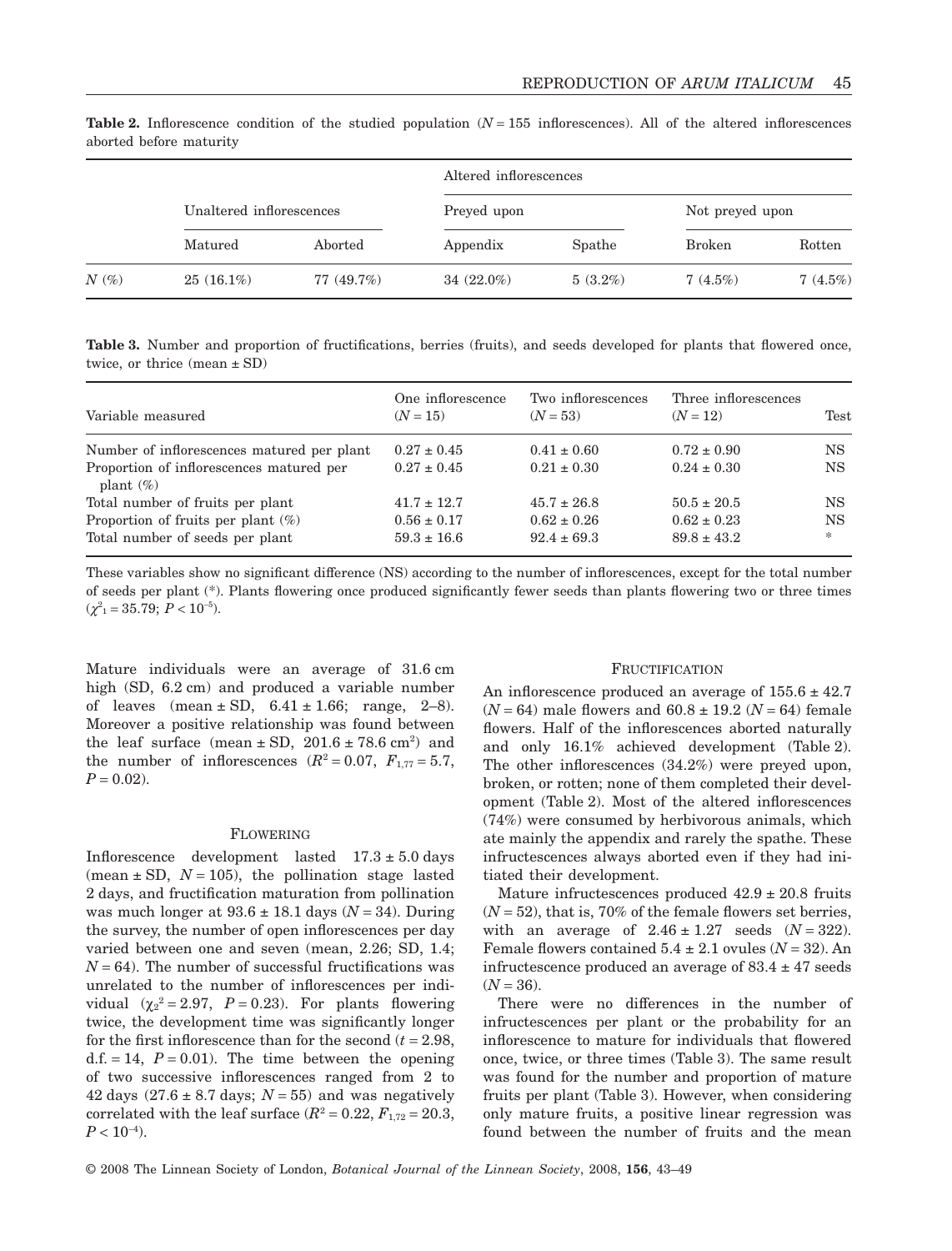

Figure 1. Variation in the number of open inflorescences and maturing infructescences at different dates in the flowering period (Day 1, 20/03/01; Day 65, 23/05/01).



**Figure 2.** Variation in the mean number of *Psychoda* per inflorescence (collected from five to ten inflorescences) at different dates in the flowering period (Day 1, 20/03/01; Day 65, 23/05/01).

number of seeds per fruit  $(R^2 = 0.38, F_{1,53} = 31.8,$  $P < 10^{-4}$ ). The number of seeds also increased with plant vigour, measured as the leaf surface  $(R^2 = 0.34,$  $F_{1,23} = 12$ ,  $P = 0.002$ ) or plant height  $(R^2 = 0.42)$ ,  $F_{1,22} = 15.9, P = 6 \times 10^{-4}$ . The total number of seeds per plant produced by plants flowering once was significantly lower than for individuals that flowered twice or three times (Table 3).

# TEMPORAL VARIATIONS IN FRUCTIFICATION AND *PSYCHODA*

Because of the limited sample size (79 individuals), no flowering peak was observed as in other studies (Ollerton & Diaz, 1999; Méndez & Diaz, 2001). The number of maturing infructescences for a given week declined during the flowering season (Fig. 1), but, as the number of open inflorescences also declined, the frequency of maturing infructescences did not vary in time  $(\chi_3^2 = 0.3, P = 0.96)$ .

The overall mean number of *Psychoda* trapped per inflorescence was  $1.7 \pm 0.9$  ( $N = 20$ ). The mean number of *Psychoda* trapped per inflorescence decreased during the flowering season  $(R^2 = 0.55,$  $F_{1,11} = 13.7, P = 0.0035$ ; Fig. 2). The same was true for both species *P. crassipenis*  $(R^2 = 0.59, F_{1,11} = 16.1,$  $P = 0.002$ ) and *P. pusilla*  $(R^2 = 0.53, F_{1,11} = 12.6,$  $P = 0.005$  considered separately.

For a given week, there was a positive correlation between the mean number of *Psychoda* individuals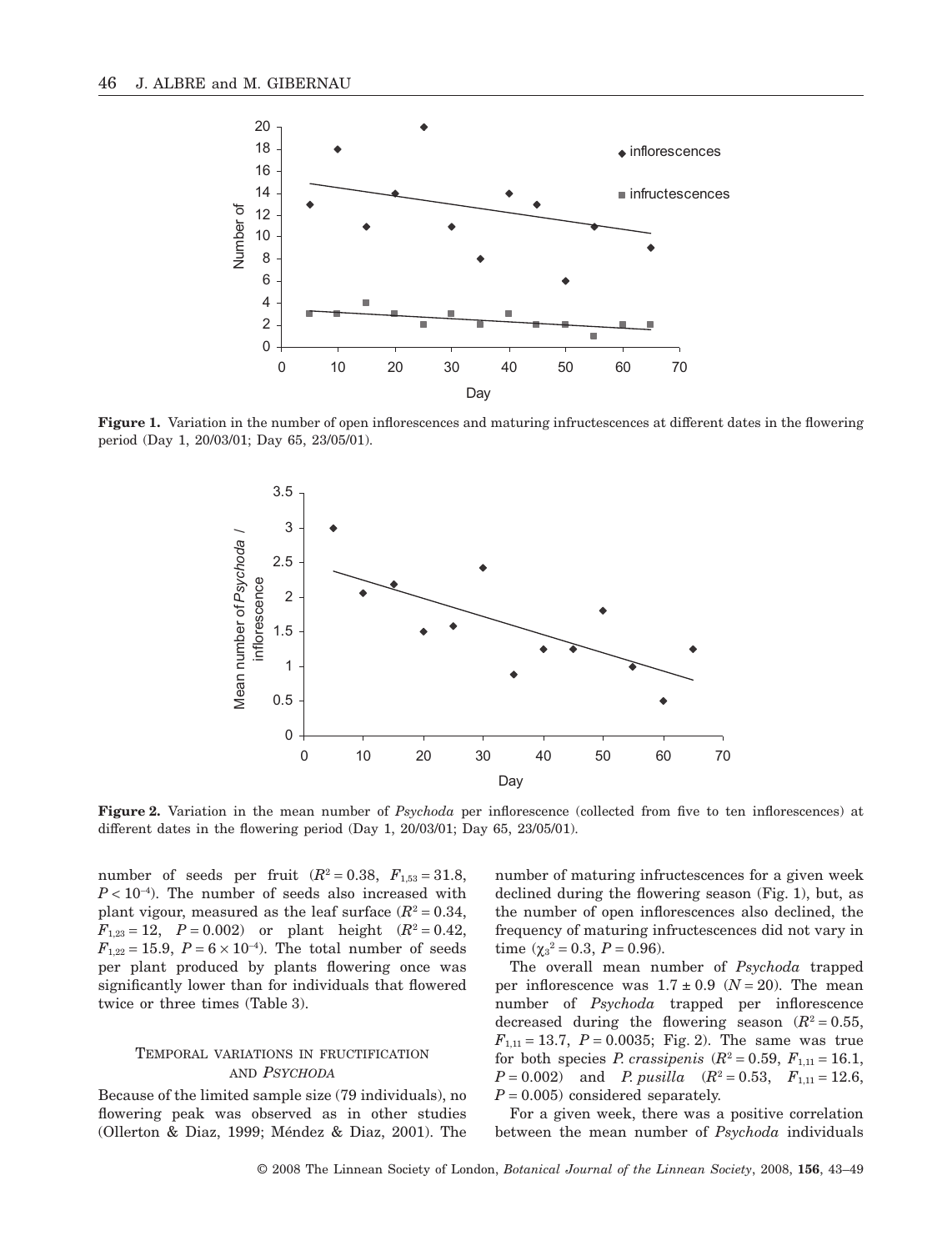

**Figure 3.** Linear regression, for a given week, between the mean number of *Psychoda* per inflorescence (collected from five to ten inflorescences) and the number of inflorescences which matured an infructescence.

trapped per inflorescence and the number of maturing infructescences  $(R^2 = 0.40, F_{1,11} = 7.3, P = 0.02;$  Fig. 3). Moreover, for a given week, a positive relationship was found between the infructescence set rate and the mean number of *P. crassipenis* trapped per inflorescence  $(R^2 = 0.49, F_{1,11} = 10.4, P = 0.008)$ , but not *P. pusilla*  $(R^2 = 0.16, F_{1,21} = 2.2, P = 0.17)$ . Through the flowering season, *P. crassipenis* was, on average, twice as abundant as *P. pusilla*  $(2 \pm 1.6, N = 20)$ .

# DISCUSSION

### MORPHOLOGY AND PLANT VIGOUR

It appears that the number of inflorescences increases with the mean plant or leaf size, that is, with plant vigour. A previous study has shown that *A. italicum* does not produce an inflorescence until the tuber mass has reached a determined weight, but, afterwards, larger *Arum* produce more inflorescences than smaller *Arum* (Méndez & Obeso, 1993). Moreover, one-third of the inflorescences of *A. italicum* do not reach the pollination stage because of accidents occurring during their development, such as rot and predation.

### FLOWERING

During their flowering period, mature *A. italicum* individuals frequently produce two inflorescences. However, the consecutive inflorescences produced by the same plant never open simultaneously (mean time delay,  $27.6 \pm 8.7$  days), as for many Araceae: *Dieffenbachia longispatha* (Young, 1988), *Philodendron solimoesense* (Gibernau *et al*., 1999), *Arum italicum* (32–34 days; Méndez & Diaz, 2001), and *Montrichardia arborescens* (Gibernau *et al*. 2003a).

For *Arum* producing several inflorescences, the first tends to be larger than its consecutive(s) (Méndez, 1998). It was also observed that the development time of the second inflorescence was shorter than the first. Warmer climatic conditions and/or resource limitation may explain the shorter development time and smaller size for the second inflorescence. Moreover, the time lag between two successive inflorescences decreases with plant vigour, suggesting resource limitation, as larger plants may have more resource reserve or a better assimilation rate which, in both cases, may produce a quicker flowering sequence. Moreover, leaf and inflorescence development are partially supported by the energy stored in the bulb in the previous year (Chapin, Schulze & Mooney, 1990; Zimmerman & Whigham, 1992). Further studies are needed to explain the observed developmental pattern.

### FRUCTIFICATION

In the studied population, only 16% of the inflorescences set fruits, producing 25–36% of the potential seeds per infructescence. Such reproduction rates seem to be frequent in the Araceae family. Indeed, 13% and 50% of inflorescences of *Symplocarpus renifolius* and *Dieffenbachia longispatha*, respectively, develop in natural conditions (Young, 1986; Uemura *et al*., 1993). For *A. maculatum*, this rate can vary between 8 and 78% according to the population and the year (Ollerton & Diaz, 1999). Higher infructescence sets (65 and 74%, respectively) were found in two Spanish populations of *A. italicum* in 1994 (Méndez & Diaz, 2001). *Arum* species produce trinucleate pollen grains (Grayum, 1990), which quickly lose their viability after 24–48 h (Dafni, 1992;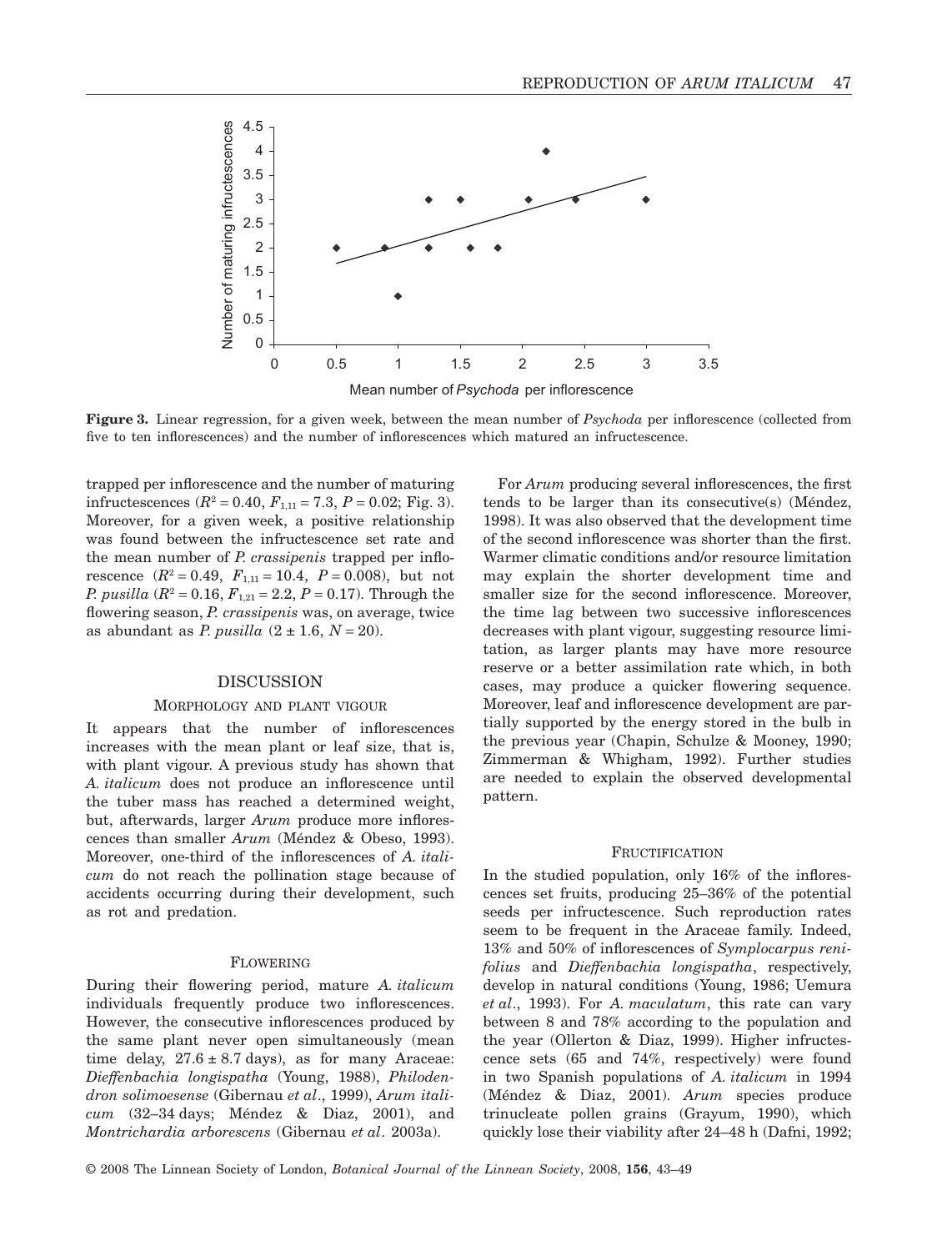Gibernau, Macquart & Diaz, 2003b). This factor may limit the fertilization success of female flowers, particularly when pollinators are scarce.

In addition to this natural infructescence abortion, predation pressure is responsible for the destruction of 22% of the inflorescences. Indeed, the odour released during the female phase may attract mammals (probably rodents) that mainly eat the appendix. Although some fruit initiation occurs, all the damaged infructescences abort several days later. In Spain, Méndez & Obeso (1993) noted that only 40% of the inflorescences which lost their appendix when heating also initiated fruit development. These authors suggested that the appendix was not an indispensable structure for fruit initiation. Nevertheless, cross-pollination by insects is obligatory for *A. italicum*, because of the protogyny and the particular morphology of its inflorescences. Indeed, as the insect visitors are attracted only by the volatile compounds emitted by the appendix (Knoll, 1926; Méndez & Obeso, 1992; Kite *et al*., 1998; Miyake & Yafuso, 2003), this structure appears to be important for fructification.

# TEMPORAL VARIATIONS IN FRUCTIFICATION AND *PSYCHODA*

At the individual level, the fruit and seed set increase with plant vigour. This relationship may be explained by a positive correlation between the plant vigour and the amount of resources available to mature the fruits (Méndez & Obeso, 1993), and/or the increase in appendix size with plant vigour (Méndez, 1998, 2001), which may enhance pollinator attraction (Méndez & Obeso, 1992; Miyake & Yafuso, 2003) and thus pollination efficiency (Méndez & Diaz, 2001; Miyake & Yafuso, 2003; Garcia-Robledo *et al*., 2005).

It was also found that, at the population level, the numbers of fruits and seeds were dependent on the pollination efficiency, that is, the number of attracted insects. In the studied population, *P. crassipenis* and *P. pusilla* were the most efficient pollen vectors amongst the visitor species (Albre *et al*., 2003). Hence, the infructescence set increased with the mean number of *P. crassipenis* per inflorescence, but showed no relationship with the mean number of *P. pusilla*. Therefore, it can be supposed that, during the year of study, *P. crassipenis*, the most abundant species, was also the most efficient pollinator of *A. italicum*. However, it cannot be excluded that *P. pusilla* may also be an important pollen vector in different populations or years. Therefore, pollinator availability appears to be an important limiting factor for fructification.

Such relationships between fruit set and pollinator abundance were not found in another population of *A. italicum* (Méndez & Diaz, 2001), or in *A. maculatum* (Lack & Diaz, 1991; Ollerton & Diaz, 1999). In these *Arum* populations, the mean number of *Psychoda* per inflorescence averaged 6.6 in *A. maculatum* (Lack & Diaz, 1991) and almost 18 in *A. italicum* (Méndez & Obeso, 1992). Consequently, the fruit set appeared to be more strongly related to the density of the opened inflorescences (i.e. pollen donors) rather than the abundance of *Psychoda*. Such discrepancies could be explained by differences in pollinator abundances. In the present study, the mean number of *Psychoda* per inflorescence was less than two, and sufficiently scarce to be the limiting factor of fruit set. Flowering densities and pollinator abundances vary between years and populations, and thus the limiting factor for fruit set may fluctuate between these two factors (Somanathan & Borges, 2001; Sanchez-Lafuente, 2002; Field, Ayre & Whelan, 2005; Nishizawa *et al*., 2005).

### ACKNOWLEDGEMENTS

The authors are grateful to François Vaillant for the psychodid identifications. The authors are also grateful to A. & A. Dejean and D. Barabé for proofreading the manuscript. The authors thank J. Ollerton, M. Méndez, and two anonymous referees for their corrections of an earlier version of the paper.

### REFERENCES

- **Albre J, Quilichini A, Gibernau M. 2003.** Pollination ecology of *Arum italicum* (Araceae). *Botanical Journal of the Linnean Society* **141:** 205–214.
- **Chapin FS, Schulze ED, Mooney HA. 1990.** The ecology and economics of storage in plants. *Annual Review of Ecology and Systematics* **21:** 423–447.
- **Dafni A. 1992.** *Pollination ecology, a practical approach*. Oxford: IRL Press.
- **Diaz A, Kite GC. 2002.** A comparison of the pollination ecology of *Arum maculatum* and *A. italicum* in England. *Watsonia* **24:** 171–181.
- **Field DL, Ayre DJ, Whelan RJ. 2005.** The effect of local plant density on pollinator behavior and the breeding system of *Persoonia bargoensis* (Proteaceae). *International Journal of Plant Sciences* **166:** 969–977.
- **Garcia-Robledo C, Kattan G, Murcia C, Quintero-Marin P. 2005.** Equal and opposite effects of floral offer and spatial distribution on fruit production and pre-dispersal seed predation in *Xanthosoma daguense* (Araceae). *Biotropica* **37:** 373–380.
- **Gibernau M, Barabé D, Cerdan P, Dejean A. 1999.** Beetle pollination of *Philodendron solimoesense* (Araceae) in French Guiana. *International Journal of Plant Sciences* **160:** 1135–1143.